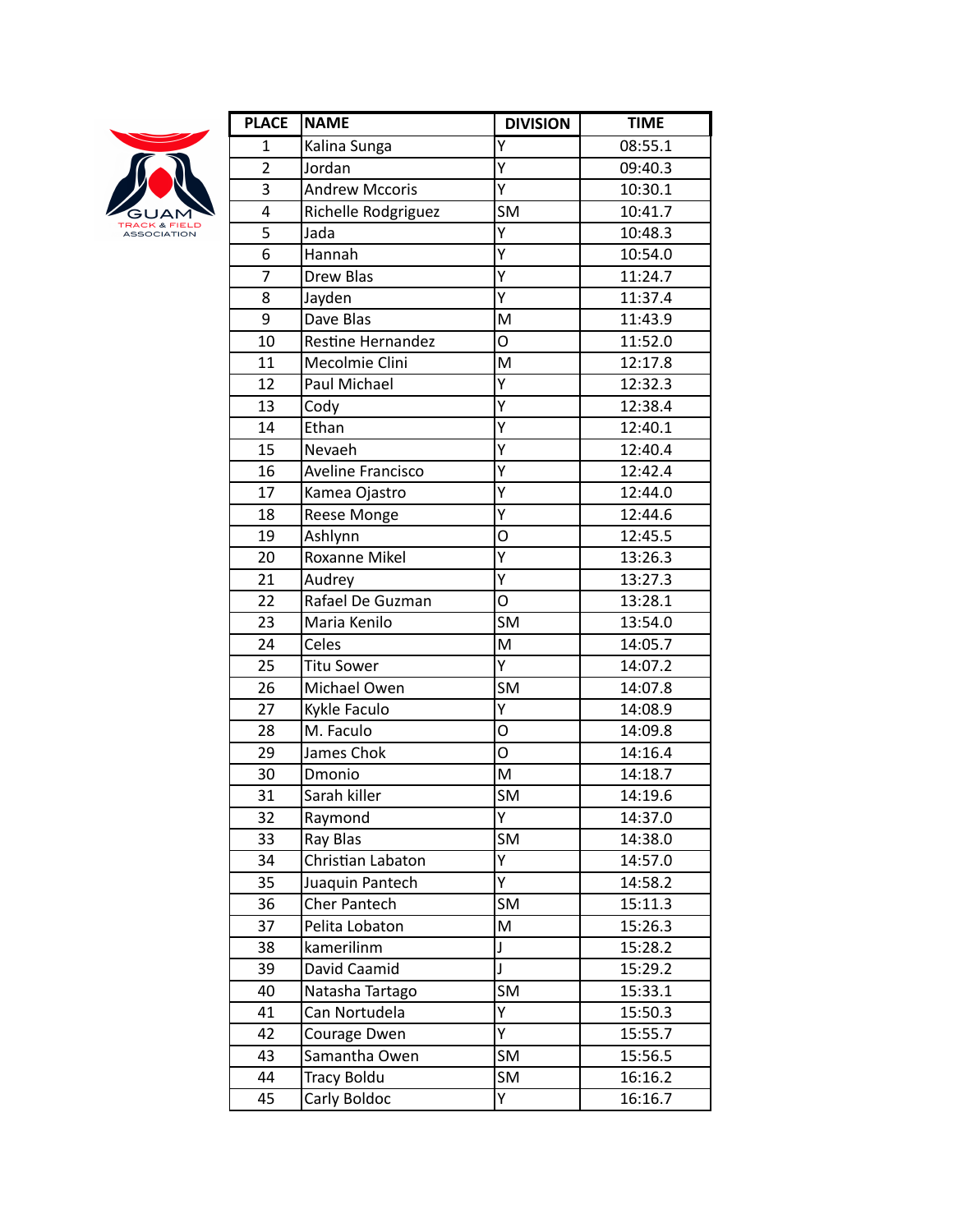| 46              | Gary Suhy             | <b>SM</b>               | 16:17.9 |
|-----------------|-----------------------|-------------------------|---------|
| 47              | Cheryl Suni           | <b>SM</b>               | 16:19.0 |
| 48              | Maya Rangel           | Υ                       | 16:20.8 |
| 49              | <b>Travis Rangel</b>  | Υ                       | 16:21.7 |
| 50              | Lucie Rangel          | <b>SM</b>               | 16:23.7 |
| 51              | John Lucas            | O                       | 16:24.1 |
| 52              | Lala Bucas            | Υ                       | 16:25.2 |
| $\overline{53}$ | Mya                   | Υ                       | 16:33.9 |
| 54              | Ameilia Maclas        | Υ                       | 16:35.4 |
| 55              | Mi Perez              | <b>SM</b>               | 16:36.8 |
| 56              | Jermaline Cruz        | Ý                       | 16:37.2 |
| 57              | <b>Ariel Cruz</b>     | <b>SM</b>               | 16:37.7 |
| 58              | <b>Anthony Maclas</b> | Υ                       | 16:39.2 |
| 59              | <b>Feliz Makilong</b> | M                       | 16:42.4 |
| 60              | Alfonso Mike;         | Y                       | 16:43.4 |
| 61              | Carmen Mikel          | Υ                       | 16:45.6 |
| 62              | Ahley Estella         | J                       | 16:47.3 |
| 63              | <b>Joel Aranas</b>    | Y                       | 16:52.1 |
| 64              | Marian De Caastro     | Υ                       | 17:03.0 |
| 65              | <b>Brock</b>          | Υ                       | 17:03.5 |
| 66              | Arianne Nartia        | <b>SM</b>               | 17:04.3 |
| 67              | DavilAnn Blas         | Ÿ                       | 17:07.8 |
| 68              | <b>Ethan Pluceda</b>  | Υ                       | 17:10.0 |
| 69              | Damory An Blas        | Υ                       | 17:16.3 |
| 70              | Kanguin Fausr         | Y                       | 17:32.4 |
| 71              | <b>Kuizr Fasur</b>    | <b>SM</b>               | 17:33.2 |
| 72              | Skylar Naugata        | Υ                       | 17:42.5 |
| 73              | Lyla Naugata          | Υ                       | 17:52.9 |
| 74              | Jakob Nolde           | Υ                       | 17:54.5 |
| 75              | Keri Faust            | <b>SM</b>               | 17:57.9 |
| 76              | Anngeline Alfred      | Ÿ                       | 17:58.8 |
| 77              | Nicky Alfred          | <b>SM</b>               | 17:59.7 |
| 78              | Maycat                | M                       | 18:01.0 |
| 79              | Jennifer              | Y                       | 18:02.5 |
| 80              | Tameika Okagiue       | <b>SM</b>               | 18:11.0 |
| 81              | Talijah Rai           | Υ                       | 18:12.7 |
| 82              | Marlery Canobe        | Υ                       | 18:13.5 |
| 83              | Andrewa Camppbell     | <b>SM</b>               | 18:14.1 |
| 84              | Armie Almazon         | O                       | 18:14.8 |
| 85              | Andrew Age            | 0                       | 18:16.4 |
| 86              | Sophia L.             | Υ                       | 18:18.8 |
| 87              | Alfred GLG            | Υ                       | 18:19.4 |
| 88              | Vanessa               | Y                       | 18:20.2 |
| 89              | Dorris                | $\overline{\mathsf{s}}$ | 18:21.6 |
| 90              | Anthony P             | Υ                       | 18:22.8 |
| 91              | Amelita G.            | S                       | 18:24.5 |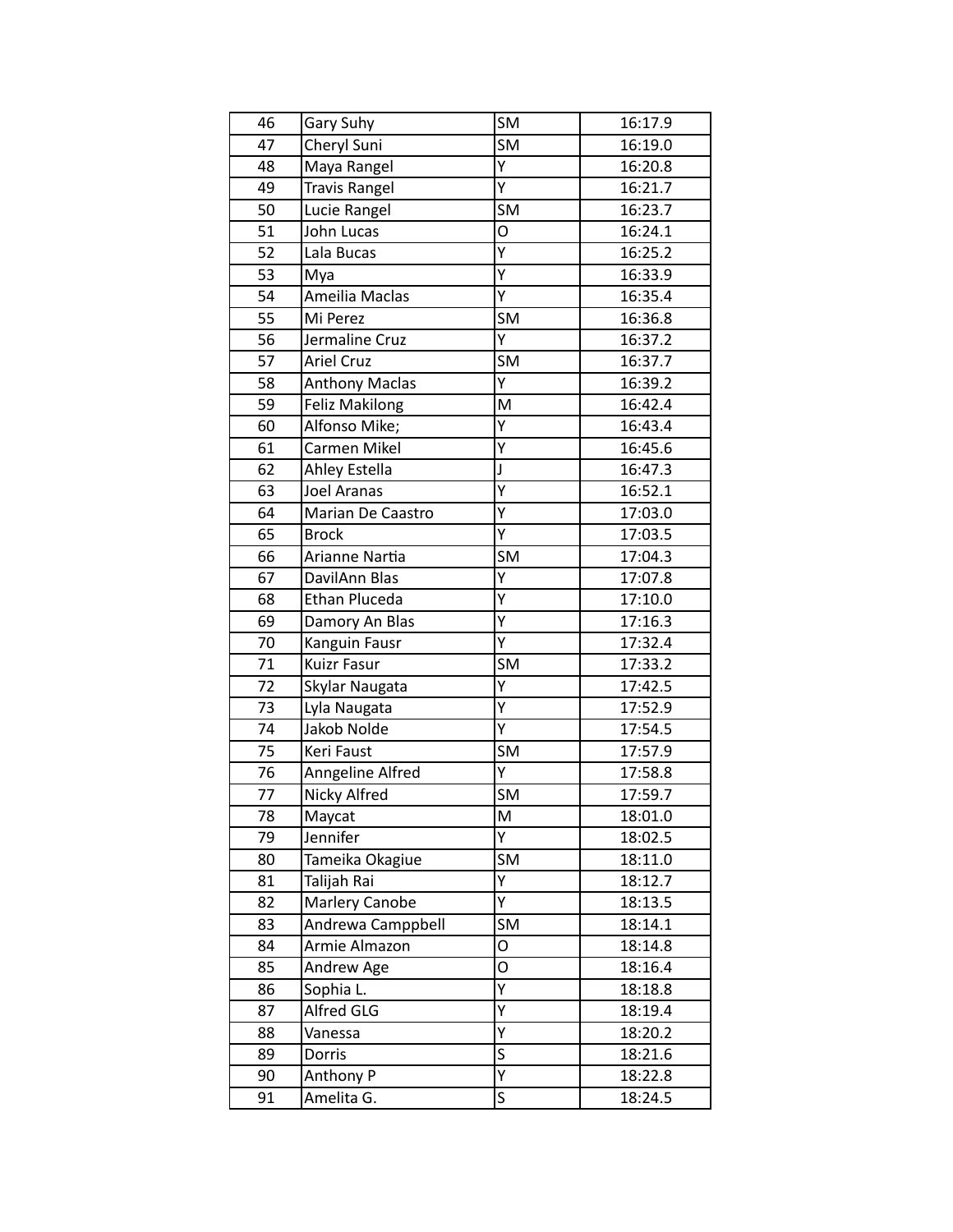| 92               | Angie                  | Υ                       | 18:25.8            |
|------------------|------------------------|-------------------------|--------------------|
| 93               | Juliana                | Y                       | 18:32.0            |
| 94               | Maui F.                | $\overline{Y}$          | 18:33.8            |
| 95               | Marian F.              | Υ                       | 18:34.5            |
| 96               | Sheryl                 | Y                       | 18:48.0            |
| 97               | Lilly                  | Ÿ                       | 18:50.3            |
| 98               | Heidi                  | O                       | 18:55.5            |
| 99               | Yuli Opeg              | <b>SM</b>               | 18:56.0            |
| 100              | Kaleb Awarez           | Υ                       | 18:56.5            |
| 101              | Emani Villege          | Υ                       | 18:57.2            |
| 102              | Sarah Canlas           | O                       | 18:57.7            |
| 103              | <b>Brian</b>           | $\overline{Y}$          | 18:58.3            |
| 104              | Joshua Candrua         | Υ                       | 19:01.3            |
| 105              | Marijane               | M                       | 19:04.5            |
| 106              | Wilson                 | Ÿ                       | 19:05.2            |
| 107              | Wilson                 | <b>SM</b>               | 19:06.1            |
| 108              | Jonathon               | J                       | 19:06.7            |
| 109              | Nanne Banener          | J                       | 19:22.4            |
| 110              | Manea Isa              | Υ                       | 19:22.8            |
| 111              | Michelle Perez         | M                       | 19:24.3            |
| 112              | Mom                    | M                       | 19:25.1            |
| 113              | Annie                  | $\overline{\mathsf{s}}$ | 19:27.6            |
| 114              | Tanisha                | J                       | 19:29.5            |
| 115              | Kyanna                 | J                       | 19:30.2            |
| 116              | Micah                  | $\overline{Y}$          | 19:30.8            |
| 117              | Calla <.               | Υ                       | 19:47.6            |
| 118              | Charlyne               | <b>SM</b>               | 19:50.5            |
| 119              | MicabeM.               | O                       | 19:51.1            |
| 120              | No Name                | Υ                       | 19:52.6            |
| $\overline{1}21$ | <b>Tess</b>            | <b>SM</b>               | 19:56.0            |
| 122              | Micabe M.              | Υ                       | 19:56.6            |
| 123              | Logan Cruz             | J                       | 19:57.5            |
| 124              | <b>Bert Villegas</b>   | J                       | 19:58.1            |
| 125              | <b>Steve Conner</b>    | $\overline{Y}$          | 20:03.1            |
| 126              | Lance Conner           | J                       | 20:03.6            |
| 127              | Regina                 | <b>SM</b>               | 20:15.1            |
| 128              | Patricia               | Υ                       | 20:15.9            |
|                  |                        | Υ                       |                    |
| 129<br>130       | Conen Nauta<br>Tarmena | <b>SM</b>               | 20:16.9<br>20:19.1 |
|                  |                        | Ÿ                       |                    |
| 131              | Lilly<br>No Name       |                         | 20:19.8            |
| 132              |                        | Υ                       | 20:22.8            |
| 133              | Wayne D                | Υ                       | 20:23.2            |
| 134              | So Han                 | Υ                       | 20:30.5            |
| 135              | John D                 | Υ                       | 20:31.2            |
| 136              | Zayne                  | Υ                       | 20:32.3            |
| 137              | Faye                   | SM                      | 20:32.9            |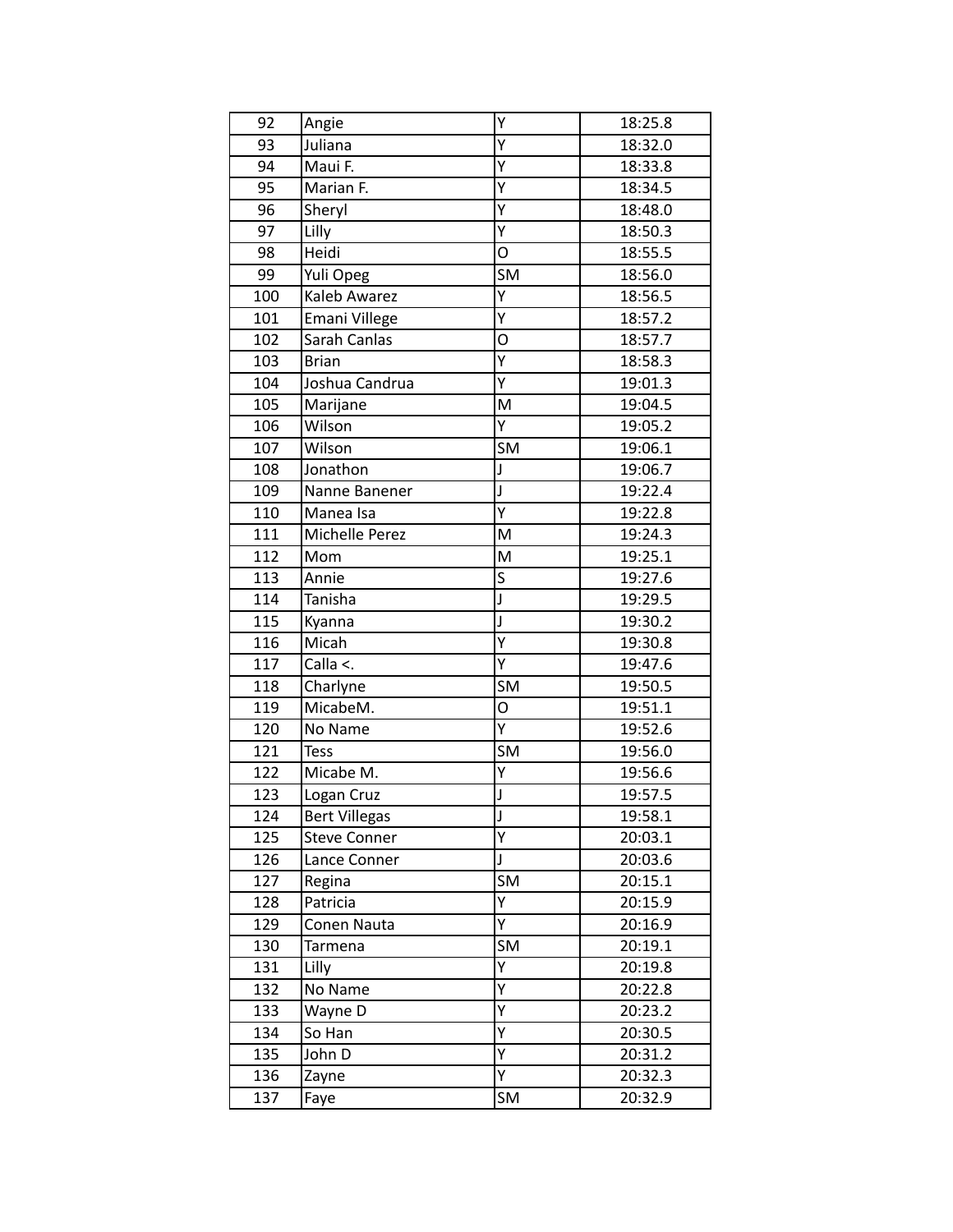| 138 | Edna                | <b>GM</b>               | 20:34.4 |
|-----|---------------------|-------------------------|---------|
| 139 | Sandra Owen         | M                       | 20:40.1 |
| 140 | Minifa L,           | $\overline{\mathsf{s}}$ | 20:40.6 |
| 141 | Joana Thompson      | O                       | 20:43.5 |
| 142 | EJ                  | Ÿ                       | 20:45.0 |
| 143 | Dan Cruz            | SM                      | 20:51.3 |
| 144 | Melanie Dunga       | <b>SM</b>               | 20:56.5 |
| 145 | Herbert C           | O                       | 20:56.9 |
| 146 | Axel                | $\overline{Y}$          | 21:24.3 |
| 147 | <b>Drake</b>        | Υ                       | 21:40.0 |
| 148 | Marylyn             | O                       | 21:56.5 |
| 149 | No Name             | $\overline{Y}$          | 21:57.1 |
| 150 | Chris E             | Υ                       | 22:01.9 |
| 151 | Joselito            | M                       | 22:06.4 |
| 152 | Zeny M.             | $\overline{\mathsf{s}}$ | 22:06.9 |
| 153 | Juliana             | $\overline{Y}$          | 22:09.0 |
| 154 | Joleen C.           | <b>SM</b>               | 22:09.5 |
| 155 | Zoey                | Ý                       | 22:10.6 |
| 156 | Zoey L.             | $\overline{Y}$          | 22:11.2 |
| 157 | Connie Mayer        | $\overline{\mathsf{s}}$ | 22:12.0 |
| 158 | Eva Nolde           | Υ                       | 22:13.1 |
| 159 | Moviequila          | O                       | 22:14.6 |
| 160 | Sudi N.             | <b>SM</b>               | 22:23.1 |
| 161 | No Name             | Ý                       | 22:24.1 |
| 162 | <b>Rey Villa</b>    | O                       | 22:25.6 |
| 163 | Ej Napalan          | Υ                       | 22:35.3 |
| 164 | Ivan Auilar         | Y                       | 22:36.3 |
| 165 | Maria Fe Naza       | $\overline{\mathsf{s}}$ | 22:36.8 |
| 166 | Goya                | <b>SM</b>               | 22:45.9 |
| 167 | Madelle Alpapares   | O                       | 23:03.8 |
| 168 | Isabella            | $\overline{Y}$          | 23:05.3 |
| 169 | Dave E              | Υ                       | 23:05.9 |
| 170 | Flor Martinez       | <b>SM</b>               | 23:06.5 |
| 171 | <b>Ethan Flores</b> | <b>SM</b>               | 23:27.3 |
| 172 | <b>Brent Flores</b> | Υ                       | 23:59.8 |
| 173 | Allison Champaigne  | <b>SM</b>               | 24:22.1 |
| 174 | Jessica Palomo      | O                       | 24:22.7 |
| 175 | Mina                | Υ                       | 24:26.2 |
| 176 | Barb                | M                       | 24:26.7 |
| 177 | Traquel             | M                       | 24:44.3 |
| 178 | Mateo               | Υ                       | 24:52.5 |
| 179 | Florean             | <b>SM</b>               | 24:52.9 |
| 180 | <b>Ethen Perez</b>  | Y                       | 24:53.2 |
| 181 | Johnny R.           | GM                      | 24:58.5 |
| 182 | Carma Acosta        | S                       | 25:02.6 |
| 183 | Monica D.           | M                       | 25:11.3 |